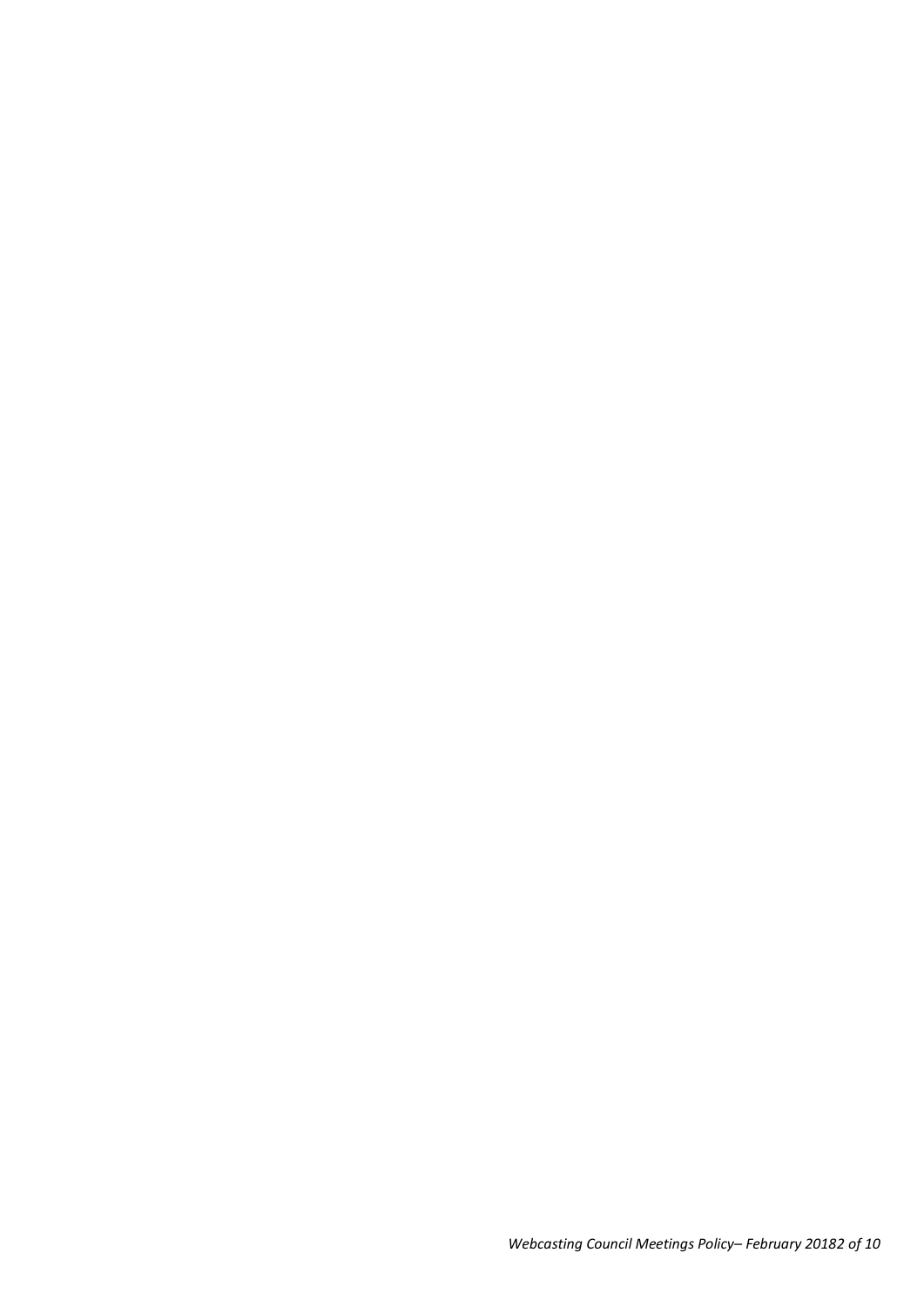# WEB CASTING COUNCIL MEETINGS POLICY

#### **1.0 PURPOSE**

This policy is for the Web Casting of Council meetings (excluding closed sections) and supports the Guidelines.

## **2.0 POLICY**

Stonnington Council is committed to increasing community engagement and awareness in its decision making through the live streaming of Council meetings or later viewing of a recording of parts or all of a meeting thus encouraging openness and transparency, accountability and integrity of this process.

#### **3.0 SCOPE**

This Policy applies to Ordinary Council meetings and Special Council Meetings but excludes Closed Council meetings.

#### **4.0 DEFINITIONS**

**Chair –** person who presides over the meeting process **-** at Council meetings the Chair of a meeting is usually the Mayor.

**Council –** Stonnington City Council

**Council Meetings –** means Ordinary Council meetings and Special Council meetings as defined under section 83 (b) of the *Local Government Act 1989* and that are not Closed meetings as defined under section 89 of the Act.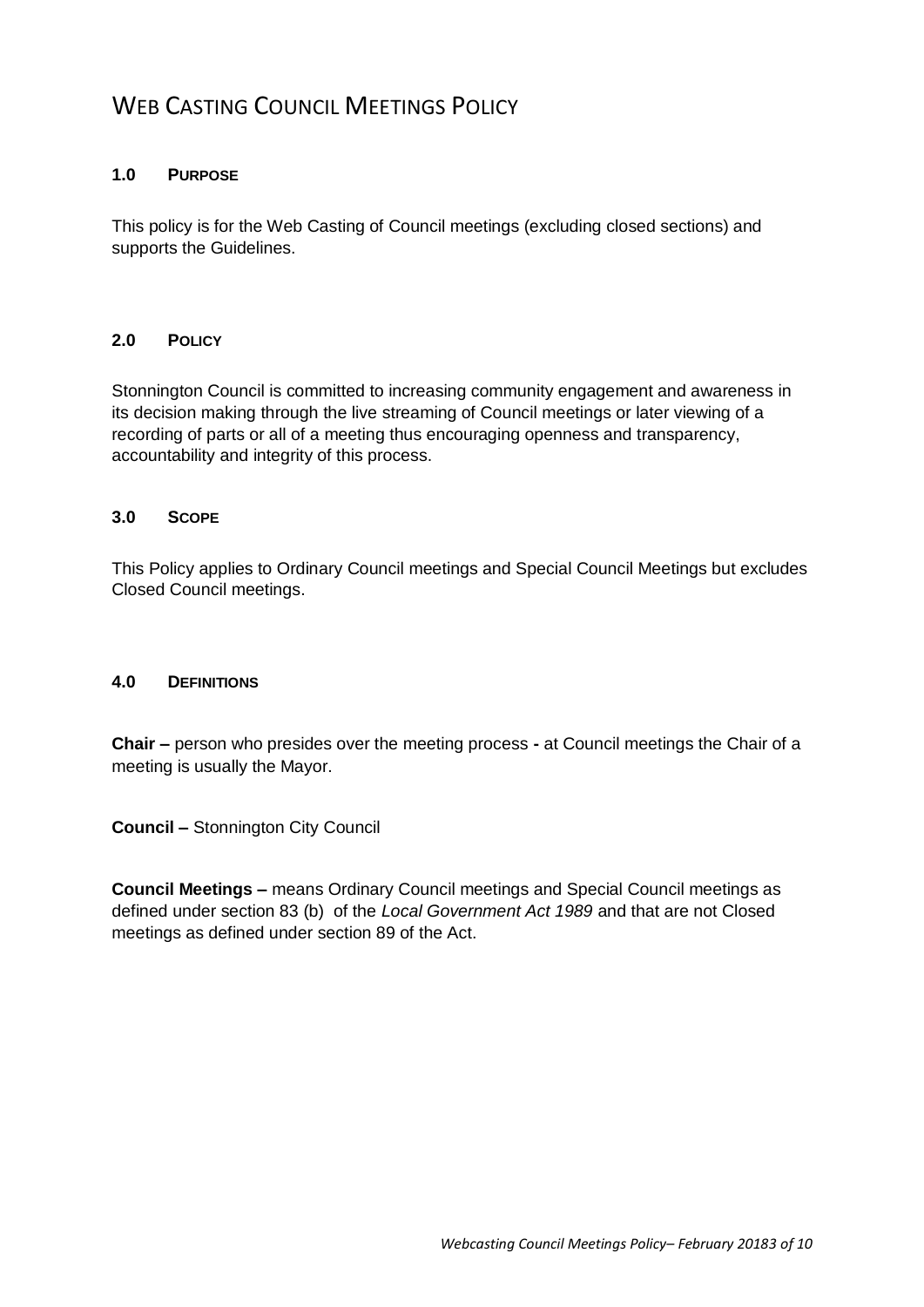**Confidential or Closed meetings of Council –** meetings of Council are open to the public unless the Council has resolved to close the meeting to discuss any of the following:

- a. Personnel matters
- b. The personal hardship of any resident or ratepayer
- c. Industrial matters
- d. Contractual matters
- e. Proposed developments
- f. Legal advice
- g. Matters affecting the security of Council property; or
- h. Any other matter which the Council or special committee considers would prejudice the Council or any person.

**Defamation –** where a statement made is considered to have lowered a person's standing in the eyes of the community.

#### **Privacy Breach**

Unauthorised access to, collection, use or disclosure of personal information.

#### **5.0 GUIDELINES**

This policy is supported by the Web-Casting of Council Meetings Guidelines which outline the following together with information in respect to Limited Privilege and Council Disclaimers.

- The Ordinary meetings of Council and any Special meetings will be streamed live and publically available on Council's website.
- Confidential Council meetings or confidential/closed sections of Council meetings will not be streamed live and will not be electronically recorded or made available later date.
- Recordings of a meeting will be available for viewing on Council's website approximately 48 hours after the meeting.
- Every reasonable effort will be made to ensure that a live webcast and recording is available however should any technical difficulties arise in relation to the webcasting, access to Council's website or subsequent availability of a recording may be delayed.
- The user of this service, not Council, is responsible for any charges that their service provider may impose on the data usage, and especially over a mobile phone connection.
- Only the main table with the Chief Executive Officer and Councillors who are present at the meeting will be viewed and transmitted by the camera.
- It is not intended that Council Officers will be viewed or visually recorded, however the recordings will capture any audio of an Officer addressing the meeting.
- Signage will be located at the entrance of the Council Chamber or alternative meeting location advising all attendees that the meeting is being webcast and recorded.
- Council's website will provide the details of the webcasting and it will be placed on Council Notice Paper.
- The Chair (usually Mayor) will advise at the commencement of the meeting that it is being webcast live and recorded and will be made available to the public for viewing on Council's webpage.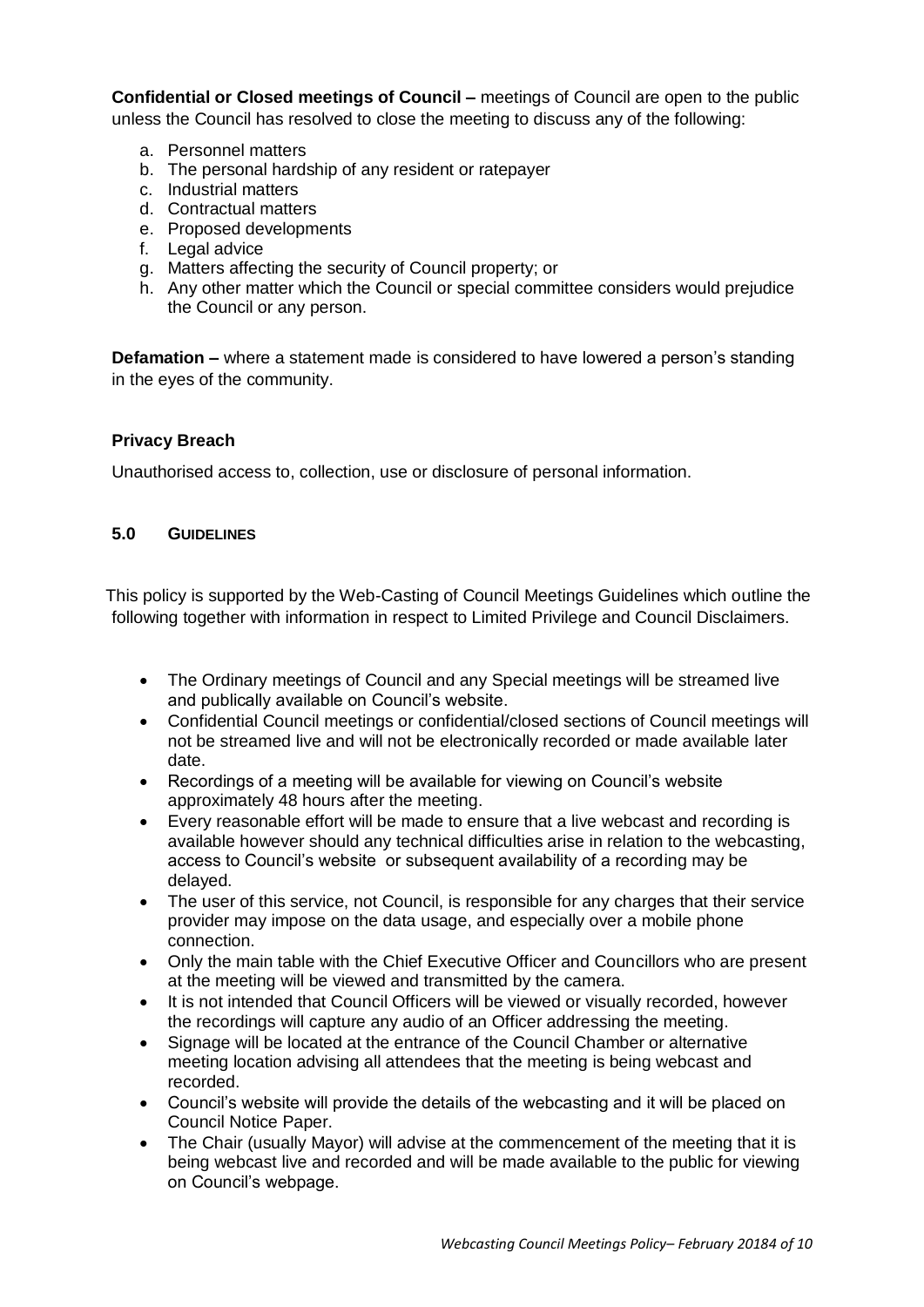- Members of the public in the gallery will not be visible in the webcasting as the camera is positioned to ensure that the gallery is not visible.
- Any comments from members of the public will be webcast live and will be contained in the recording of the meeting.

#### **6.0 RESPONSIBILITIES**

- Councillors are required that act in accordance with the Councillors Code of Conduct and the Local Government Act 1989 , General Local Law (No 1) and other Acts and policies as prescribed.
- Officers are required that act in accordance with the Staff Code of Conduct and the Local Government Act 1989 , General Local Law (No 1) and other Acts and policies as prescribed.

#### **7.0 COPYRIGHT AND USE**

- Council provides access to the live web-casting and recordings of Council meetings for personal and non-commercial use.
- Videos, images and audio contained within a live web-cast or recording must not be altered, reproduced or re-published without the permission of Council.
- Copyright remains with the Council.

#### **8.0 REFERENCES**

- Local Government Act 19898
- City of Stonnington General Local Law (No1) 2008 Part 4 Council Administration section
- Freedom of Information Act 1982
- $\bullet$  Council Plan 2017 2021
- Information Privacy Policy
- Privacy and Data Protection Act 2014
- Councillor Code of Conduct
- Employee Code of Conduct
- Public Records Act 1973
- Victorian Charter of Human Rights and Responsibilities Act 2006